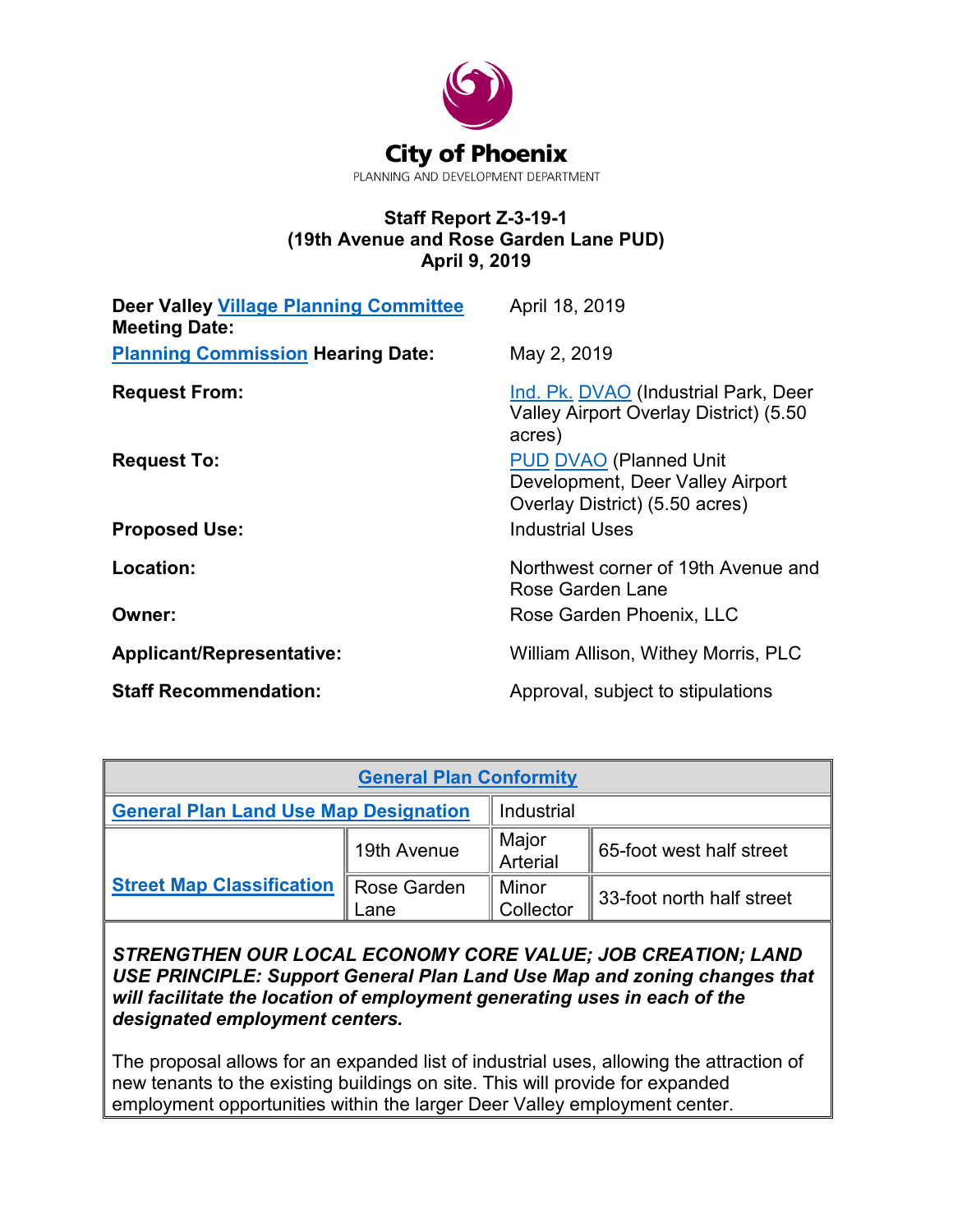#### *STRENGTHEN OUR LOCAL ECONOMY CORE VALUE; MANUFACTURING/INDUSTRIAL DEVELOPMENT; LAND USE PRINCIPLE: Discourage the location of incompatible uses near base industrial clusters.*

The proposal provides expands the list of allowed uses but restricts those that are incompatible with the surrounding area, such as residential – this allows for the expansion of the employment center by reducing possible conflicts with adjacent uses.

*STRENGTHEN OUR LOCAL ECONOMY CORE VALUE; AIRPOTS; LAND USE PRINCIPLE: Continue to carefully monitor and evaluate all future land uses around the airports, protecting the airport from incompatible development that could pose a safety hazard to aircraft passengers, or to individuals living or residing in those areas. Additionally, ensure that future land uses within the Sky Harbor Center area will be compatible with the safe operation of Sky Harbor International Airport.*

The subject site is located within the Deer Valley Airport Overlay District, Area 1. The overlay district is intended to protect the health, safety and welfare of persons and property within the vicinity of Deer Valley Airport. The proposed development is a compatible land use to nearby airport operations.

## **Applicable Plans, Overlays, and Initiatives**

**[Deer Valley Airport Overlay](https://www.codepublishing.com/AZ/Phoenix/html/PhoenixZ06/PhoenixZ0658.html#658)** See Background Item No. 7 below.

**[Deer Valley Major Employment Center](https://www.phoenix.gov/pddsite/Documents/PlanPHX_Major_Emp_Cntrs.pdf)** See Background Item No. 8 below.

**[Complete Streets Guidelines](https://www.phoenix.gov/streets/complete-streets-program)** See Background Item No. 9 below.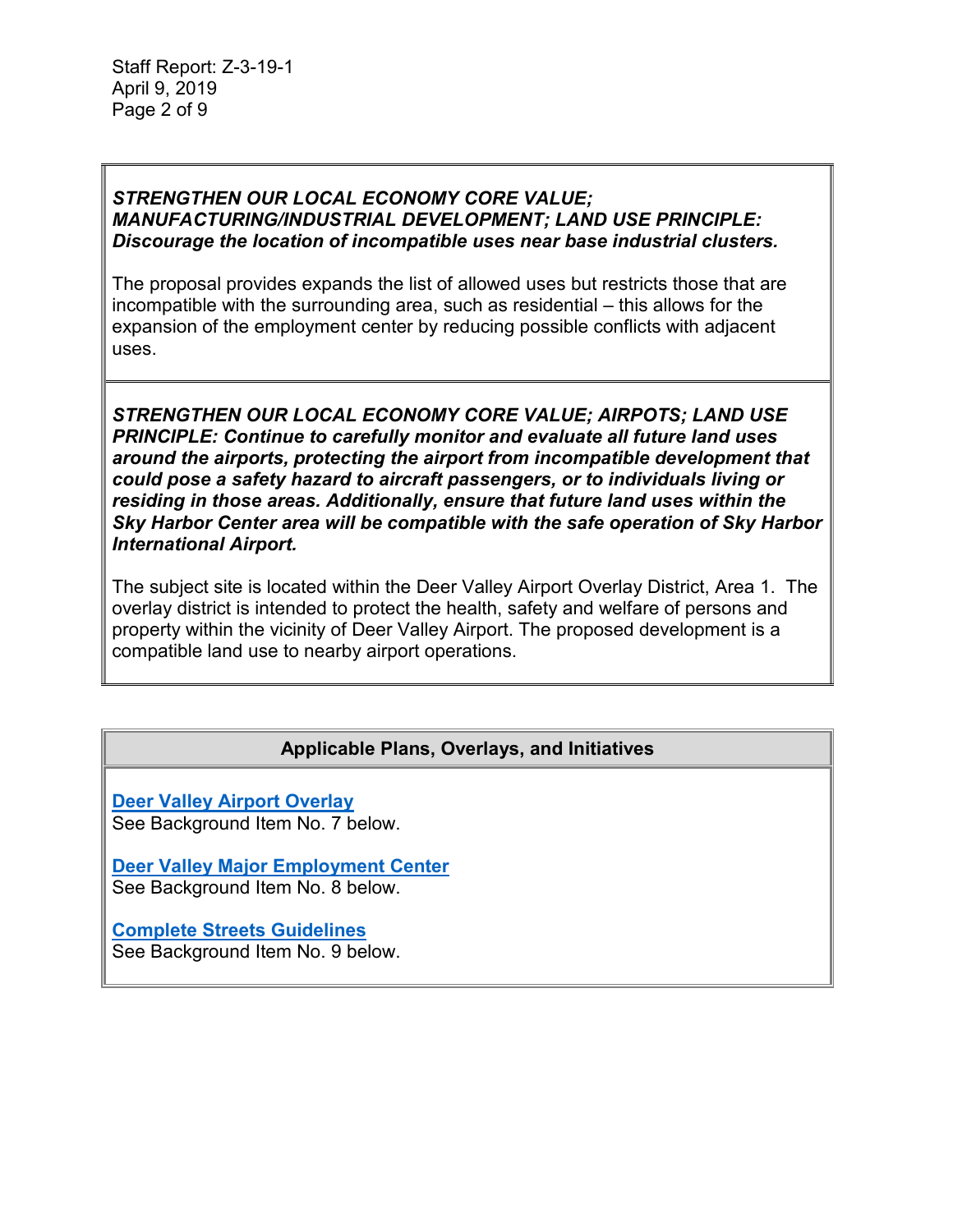| <b>Surrounding Land Uses/Zoning</b> |                          |               |  |
|-------------------------------------|--------------------------|---------------|--|
|                                     | <b>Land Use</b>          | <b>Zoning</b> |  |
| <b>On Site</b>                      | Industrial/Commerce Park | Ind. Pk. DVAO |  |
| <b>North</b>                        | Industrial/Commerce Park | Ind. Pk. DVAO |  |
| <b>South</b>                        | Industrial/Commerce Park | CP/GCP        |  |
| <b>East</b>                         | Industrial               | A-1 DVAO      |  |
| West                                | Industrial/Commerce Park | Ind. Pk. DVAO |  |

#### **Background/Issues/Analysis**

#### SUBJECT SITE

- 1. This request is to rezone 5.50 acres located at the northwest corner of 19th Avenue and Rose Garden Lane from Ind. Pk. DVAO (Industrial Park, Deer Valley Airport Overlay District) to PUD DVAO (Planned Unit Development, Deer Valley Airport Overlay District) to allow for expanded industrial uses.
- 2. The subject site is currently developed with two industrial buildings, originally developed under the Industrial Park zoning district. Industrial Park is an obsolete district within the City of Phoenix Zoning Ordinance and is now regulated by the provisions of the Commerce Park zoning. Under the Commerce Park (Business Park) district standards, building setbacks and height are legally non-conforming. The PUD request is intended to unify development standards to match existing built conditions on site, and expand the list of allowable uses to attract additional tenants.
- 3. The subject site is designated Industrial on the General Plan Land Use Map. The PUD is consistent with this Land Use Map designation.



General Plan Land Use Map – Source: City of Phoenix Planning and Development Department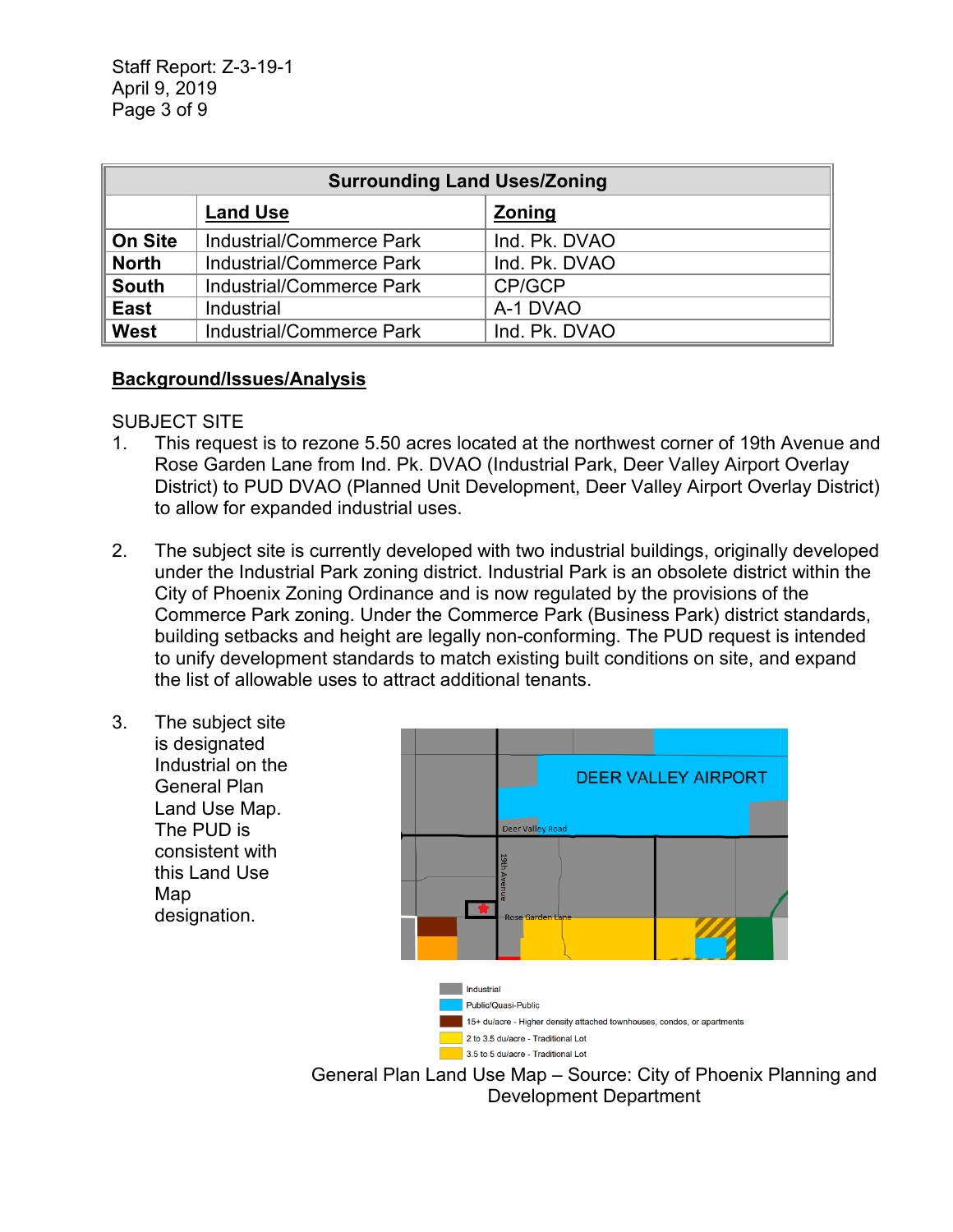Staff Report: Z-3-19-1 April 9, 2019 Page 4 of 9

## SURROUNDING USES AND ZONING

4. The subject site is a developed industrial/commerce park property currently zoned Ind. Pk. DVAO (Industrial Park, Deer Valley Airport Overlay District).

> North of the subject site are existing industrial/commerce park buildings zoned Ind. Pk. DVAO (Industrial Park, Deer Valley Airport Overlay District).

South of the subject site are existing industrial/commerce sites and a gas station zoned CP/GCP (Commerce Park District/General Commerce Park).

Source: City of Phoenix Planning and Development **Department** 

East of the subject is a Honeywell industrial site, zoned A-1 DVAO (Light Industrial District, Deer Valley Airport Overlay District).

West of the subject site are existing industrial/commerce park buildings zoned Ind. Pk. DVAO (Industrial Park, Deer Valley Airport Overlay District).

## PROPOSAL AND DEVELOPMENT STANDARDS

- 5. The proposal was developed utilizing the PUD zoning designation, which allows an applicant to propose uses, development standards and design guidelines for a site. One of the goals of this process is to allow the applicant to develop standards that respond to the surrounding environment more so than conventional zoning districts allow. The end result is property rezoned with standards crafted specifically for the site. Where the PUD narrative is silent on a requirement, the applicable Zoning Ordnance provisions will be applied.
- 6. Below is a summary of the proposed standards for the subject site as described in the attached PUD Development Narrative date stamped March 29, 2019. The proposed standards were designed to allow for industrial uses.

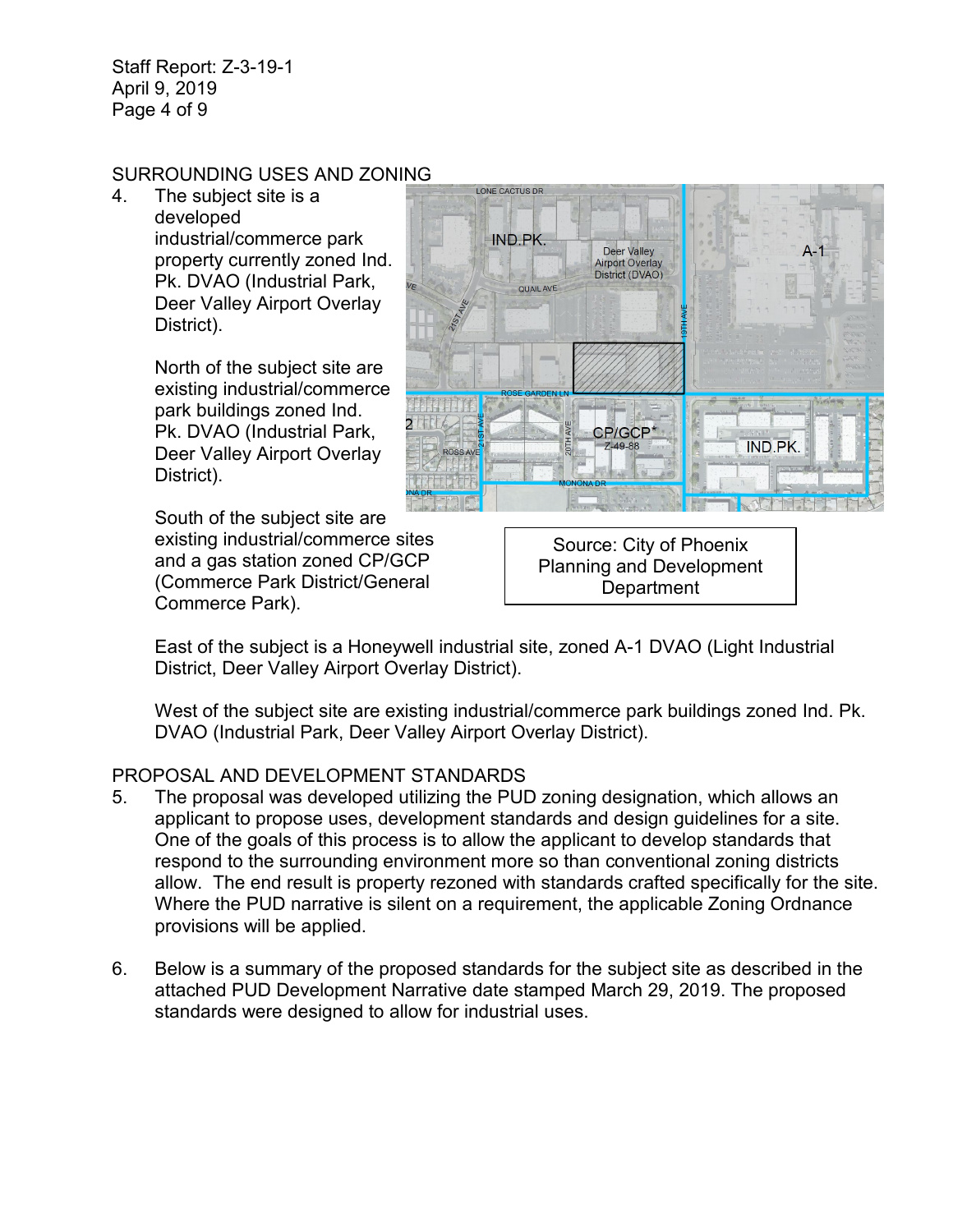# *List of Uses*

The Development Narrative proposes a number of permitted uses consistent with comparable zoning districts. The PUD allows uses from the CP/GCP (Commerce Park District, General Commerce Park) and A-1 (Light Industrial District) districts, while restricting those uses that are incompatible with the surrounding area, such as residential uses, intense industrial uses, and adult uses.

## *Conceptual Site Plan and Development Standards*

The development's main ingress and egress points are along Rose Garden Lane, with two existing driveways. There is an existing driveway onto 19th Avenue at the north end of the site.

The proposed development standards have been developed to legalize existing built conditions on site, with setbacks and building height measured to the existing structures.



Development Narrative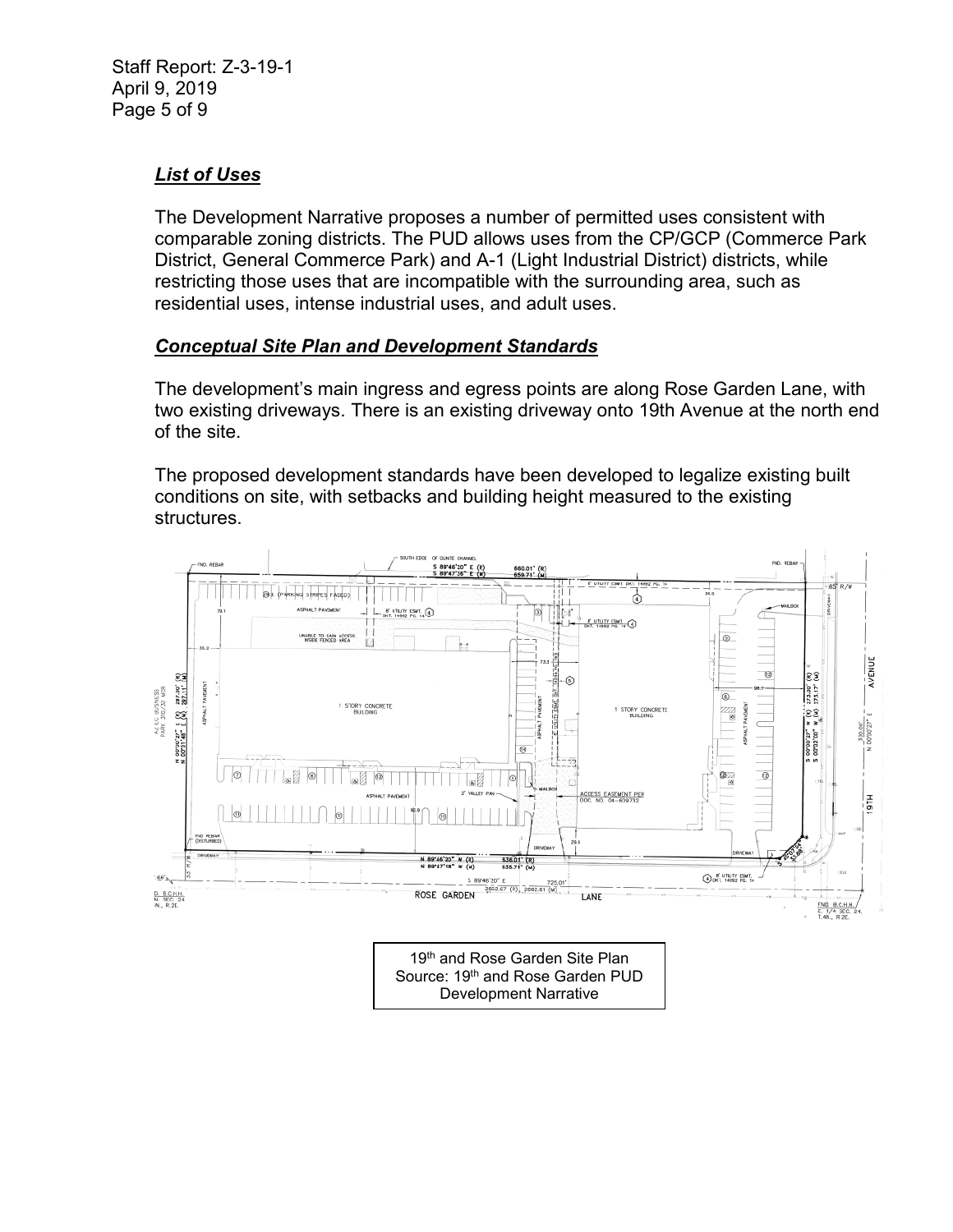| <b>Development Standard</b>      | <b>Proposed PUD</b>                                                                                                                                                                                                                                                                                                                                                    |
|----------------------------------|------------------------------------------------------------------------------------------------------------------------------------------------------------------------------------------------------------------------------------------------------------------------------------------------------------------------------------------------------------------------|
| <b>Minimum Building Setbacks</b> | 29 feet from Rose Garden Lane; 30 feet from<br>19th Avenue; 20 feet from perimeter lot line                                                                                                                                                                                                                                                                            |
|                                  | not on a street; 0 feet from interior lot line not<br>on a street                                                                                                                                                                                                                                                                                                      |
| Height (Maximum), feet           | 28 feet within 26 feet of the north perimeter lot<br>line; 29 feet for a building 35 feet from the<br>west perimeter lot line; 29 feet within 29 feet<br>of the south perimeter lot line; 18 feet within<br>30 feet of the east perimeter lot line; 1-foot<br>increase per 3-foot additional setback,<br>maximum 56 feet, or 80 feet with use permit<br>and site plan. |
| <b>Landscape Setbacks</b>        | As required by section 626 of the Zoning<br>Ordinance                                                                                                                                                                                                                                                                                                                  |

## *Landscape Standards*

The PUD proposes landscaping standards unchanged from the requirements of the Commerce Park zoning district.

## *Sustainability*

The PUD proposes a number of items to incorporate sustainability, including climatesensitive materials, LED lightings, low-flow plumbing fixtures and drought-tolerant landscaping.

## AREA PLANS, OVERLAY DISTRICTS AND INITIATIVES

## 7. **Deer Valley Airport Overlay District**

The Deer Valley Airport Overlay District is intended to protect the health, safety and welfare of persons and property in the vicinity of the Deer Valley Airport, and to protect the long-term viability of the Deer Valley Airport as a general aviation facility by ensuring land use compatibility with airport operations and protecting airspace from physical encroachment.

The PUD narrative is largely silent on the requirements of the Deer Valley Airport Overlay District. As stipulated, language will be added to clarify that the provisions of the overlay district remain in effect, while all other standards default to those found within the narrative. This is addressed in Stipulation No. 1.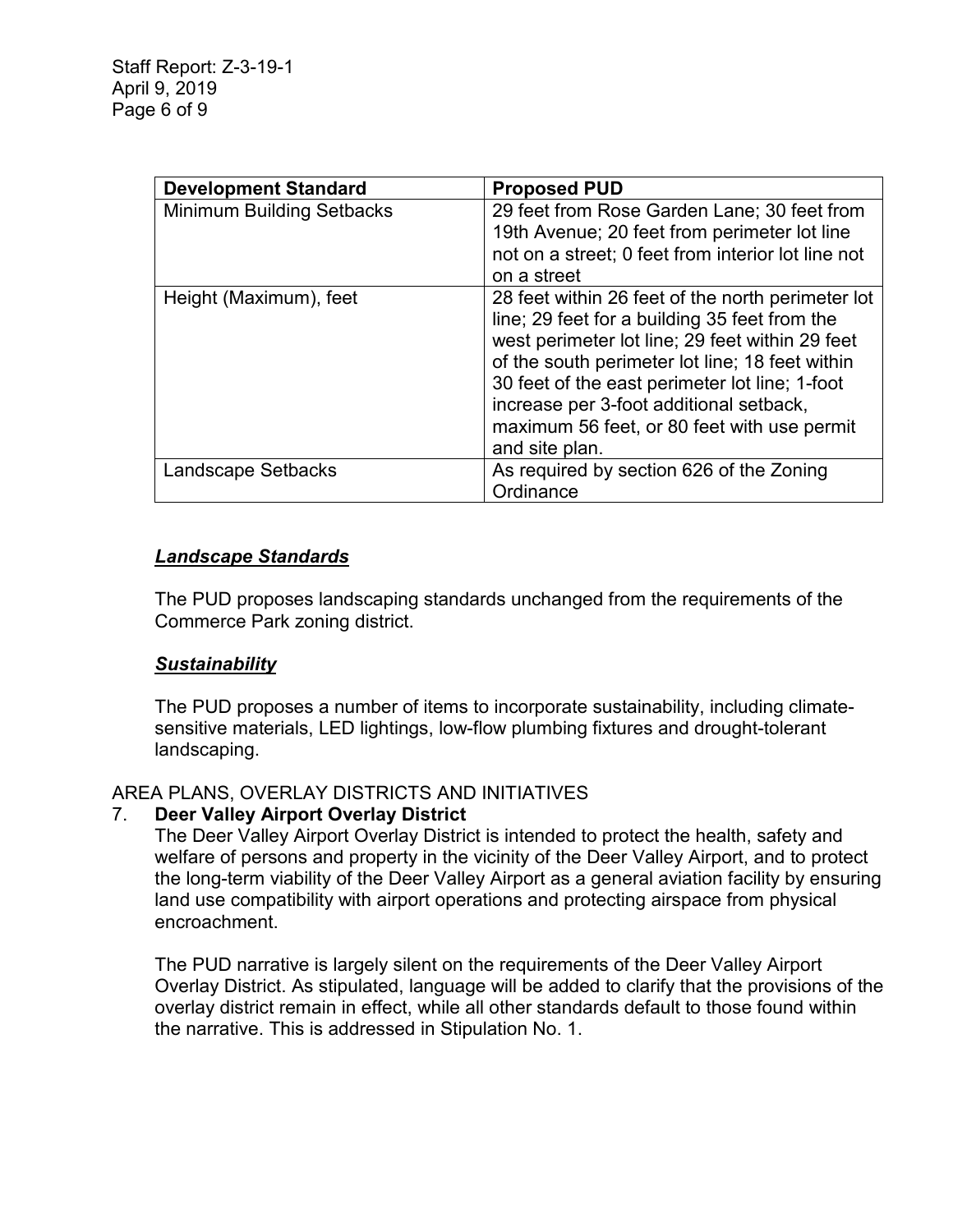Staff Report: Z-3-19-1 April 9, 2019 Page 7 of 9

#### 8. **Deer Valley Major Employment Center**

The site is located in the Deer Valley Employment Center, along the Interstate-17 freeway and is in a predominantly commercial and industrial area. The site is also part of a limited amount of property remaining in the area, under private ownership, that has employment zoning.

#### 9. **Complete Streets Guiding Principles**

In 2014, the City of Phoenix City Council adopted the Complete Streets Guiding Principles. The principles are intended to promote improvements that provide an accessible, safe, connected transportation system to include all modes, such as bicycles, pedestrians, transit, and vehicles. The proposal includes bike parking for employees and visitors to the site.

#### COMMUNITY INPUT SUMMARY

10. As of the writing of this report, staff has not received any correspondence regarding this proposed rezoning application.

#### INTERDEPARTMENTAL COMMENTS

- 11. The Street Transportation Department has reviewed the proposed request and does not have comments or stipulations at this time.
- 12. The Floodplain Management division of the Public Works Department has determined that this parcel is not in a Special Flood Hazard Area (SFHA), but is located in a Shaded Zone X, on panel 1290 L of the Flood Insurance Rate Maps (FIRM) dated June 2, 2017.
- 13. The Fire Prevention division of the Fire Department does not anticipate any problems associated with this rezone case but shall require the site and/or buildings to comply with the Phoenix Fire Code. The water supply (GPM and PSI) is not known at this location, and additional water supply may be required to meet the required fire flow per the Phoenix Fire Code.
- 14. The Parks and Recreation Department has reviewed the proposed site plan and rezoning request and does not have and comments or stipulations at this time.
- 15. The Water Services Department has reviewed the request and has determined that the property has water and sewer mains that can serve the development.
- 16. The Aviation Department has reviewed the request and determined that additional language must be added to address the provisions found within the Deer Valley Airport Overlay District. This is addressed in Stipulation Nos. 1, 2 and 3.
- 17. The site has not been identified as being archaeologically sensitive. However, in the event archaeological materials are encountered during construction, all ground disturbing activities must cease within 33-feet of the discovery and the City of Phoenix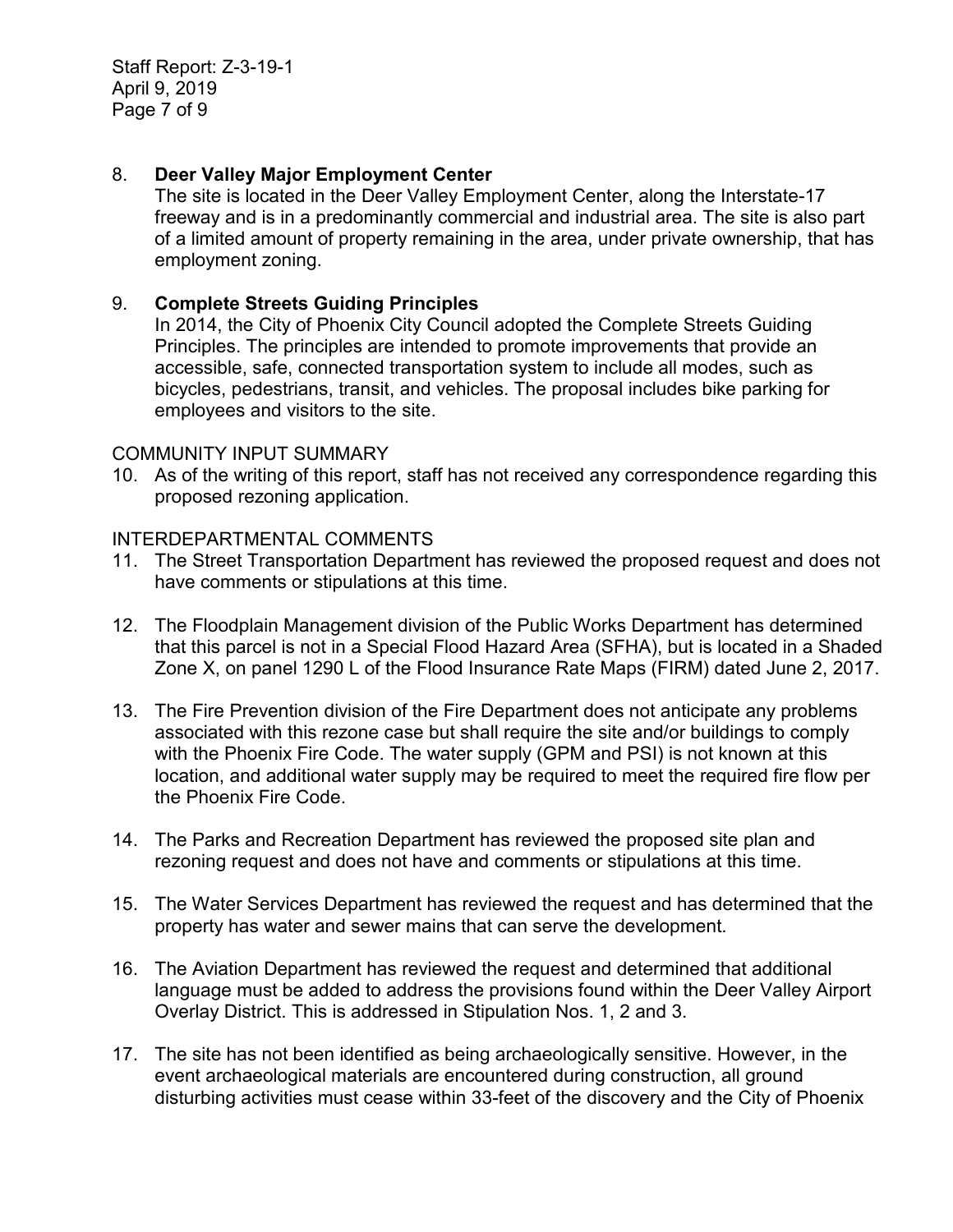Archaeology Office must be notified immediately and allowed time to properly assess the materials. This is addressed in Stipulation No. 4.

#### OTHER

- 18. As part of the Reimagine Phoenix initiative, the City of Phoenix is committed to increasing the waste diversion rate to 40 percent by 2020 and to better manage its solid waste resources. Section 716 of the Phoenix Zoning Ordinances establishes standards to encourage the provision of recycling containers for multifamily, commercial and mixed-use developments meeting certain criteria. The provision of recycling containers was not addressed in the applicant's submittal.
- 19. Development and use of the site is subject to all applicable codes and ordinances. Zoning approval does not negate other ordinance requirements. Other formal actions such as, but not limited to, zoning adjustments and abandonments may be required.

## **Findings**

- 1. The request is consistent with General Plan Land Use Map designations and several General Plan goals and principles.
- 2. The proposed development is appropriate at this location and is consistent with the scale and existing zoning in the surrounding area.
- 3. The development will provide continued employment opportunities within an existing employment center.

## **Stipulations**

- 1. An updated Development Narrative for the 19<sup>th</sup> Avenue and Rose Garden PUD reflecting the changes approved through this request shall be submitted to the Planning and Development Department within 30 days of City Council approval of this request. The updated Development Narrative shall be consistent with the Development Narrative date stamped March 29, 2019, as modified by the following stipulations:
	- a. Front Cover: Remove "Submittal" dates and revise to add the following: City Council adopted: [Add adoption date]. Correct location to read "Northwest corner of 19th Avenue and Rose Garden Lane."
	- b. Page 4: Correct language to read: "Provisions not specifically regulated by this PUD are governed by the Phoenix Zoning Ordinance, including the Deer Valley Airport Overlay (DVAO) District. If there are conflicts between specific provisions of this PUD, and the Phoenix Zoning Ordinance or